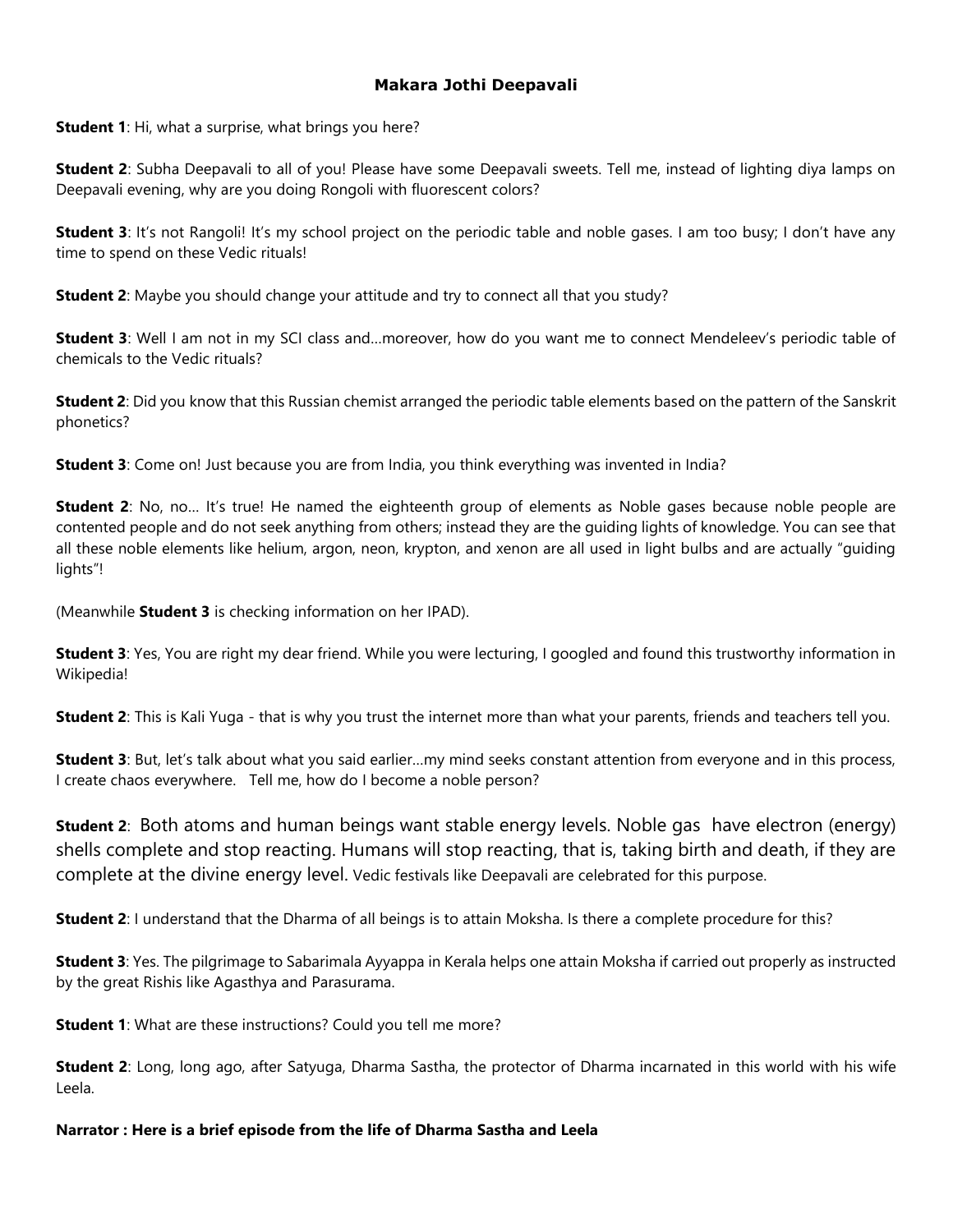**Leela:** Hmm...I don't get attention from anyone. I see that my friends have started not only cutting their long hair short but are also wearing short dresses to seek attention of others. I am only seeking your attention. But you are not interested in any of my activities.

**Dharma Sastha:** (Chanting) Aarooda prauda vega pravi jitha pavanam Thunga thungam thurangam Chaelam Neelam vasaanah karathala vilasath chanta kothanda kaandam Raaga dweshaadhi naanaa visha mrigha padali Bheethi hridh bhootha bhartha Khurvan naa kheta leelaam pari lasathu mana Kanane maama-keenae

May the Lord Bhootnath, who mounts a tall, majestic horse which runs faster than the air, and wears blue attire- may He cheerfully hold a bow and arrow in his lustrous hands and hunt in the forest of the mind…the mind, that has the fear of creating dreadful animals like desire, hatred, attention seeking and other negative qualities.

**Leela:** I cannot stand any more of your long lectures, I am sick and tired of this!

**Dharma Sastha:** My dear Devi Leela, you should try to self-realize that you are the very same "Energy" like the three devis - Durga, Lakshmi and Saraswathy who are the consorts of the Trinity devas - Shiva, Vishnu and Brahma.

**Leela:** Look at my friends' husbands! They behave normally! Not like you….

**Dharma Sastha:** So be it Devi. According to your wish, you will be born seeking and dwelling only in the materialistic, attention-seeking activities in Kali Yuga.

**Leela:** Oh, I am so curious to know in what form both of us will be born!

**Dharma Sastha:** An Asuraic person will focus and spend too much energy on the pleasures of the senses and the body. So Leela, you will be born as Mahishi, a demoness that will drain others' energy also.

**Leela:** Lord, I understand my mistake, please forgive me.

**Dharma Sastha:** A desire is like an arrow that has left the bow. Now you are only left with the choice of fulfilling it.

**Leela:** My kind Lord, when I forget my own Self and roam in the age of darkness, please come and rescue me as pra-deepam, the Primordial Light.

**Dharma Sastha:** Granted! I will incarnate as Mani-kanta, widely known as Ayyappa and will fight you like a hunter and transform you to your original form.

**Leela:** I wish that happens very soon.

**Dharma Sastha:** Sorry, transformation takes a long time. So you will have to wait like Sabari mata who waited for Ram for ages and was finally granted Moksha by the Lord.

## **Narrator: Here is the story of Ram, Lakshman and Sabari Mata.**

**Lakshman:** Bhaiya Ram, who is this Sabari Mata?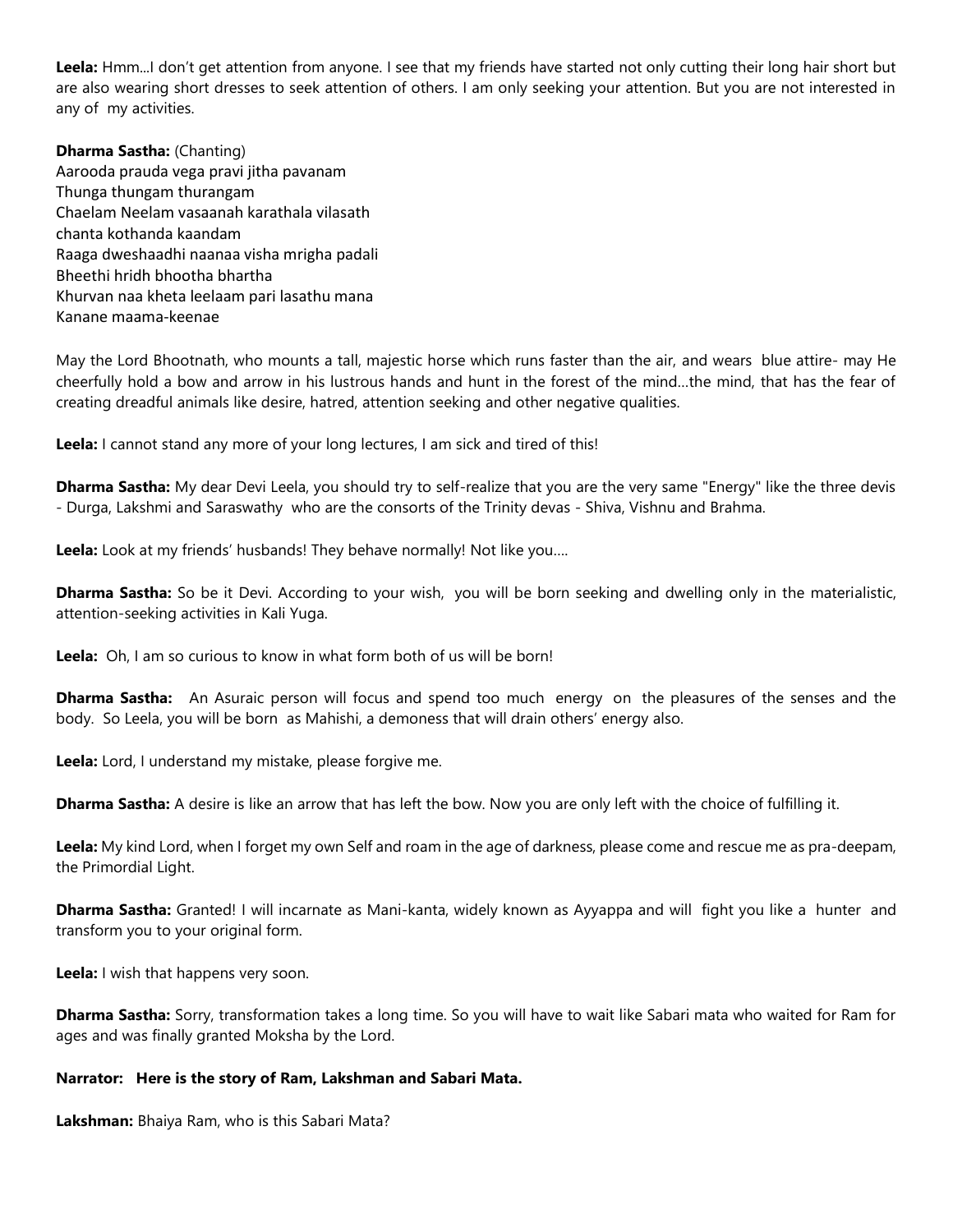**Ram:** Lakshman, here is Sabari's story. She was a hunter's daughter. The night before her marriage, she saw that thousands of goats and sheep were brought by her father, which were going to be sacrificed for the marriage dinner.

**Sabari:** Oh no, I cannot mercilessly eat meat and serve meat for sensorial enjoyment! I will renounce this cruel world and, instead, will serve a compassionate Master and stay in an ashram.

**Ram:** After days of traveling, she met Sage Matanga at the foot of the Mountain Rishyamukha. She accepted him as guru and started serving him with devotion.

**Sabari:** I am so fortunate that my guru Matanga muni, before attaining Maha Samadhi, blessed me that I will be granted Moksha by Lord Ram.

**Ram:** As per her guru's words, Sabari waited for me for many, many years.

**Sabari:** I don't know when Lord Ram willcome but every day I will clean the ashram and be prepared to greet him.

**Lakshman:** I understand that serving the master selflessly will grant Moksha.

**Ram:** But that Moksha cannot be predicted, so one has to patiently wait for it to happen while continuing your dharmic actions.

**Sabari:** Every day I will pluck berry fruits and first taste it myself. If it is sweet I will save it for Lord Ram and discard the bitter ones.

**Ram:** Lakshman, the symbolic message behind Sabari mata tasting the berries before serving me is that we should check all of our actions – are they bitterly selfish or selflessly sweet?

**Lakshman:** I understand. The selfless sacrificial action unifies Karma, Dharma and Bhakthi; and this leads to Moksha.

**Sabari:** My Lord Ram, I am glad at last you came. I am so blessed by your holy feet touching these Garudadri hills.

**Ram:** My blessing Sabari Mata. In Kali Yuga, when Dharma Sastha incarnates as Lord Ayyappa, the spot where you attain Moksha will be known as Sabari Peetham and these Garudadri mountains will be renamed as Sabari Mala.

**Sabari:** Jai Shri Ram. Please follow this direction so that you will meet the great Hanuman who is waiting to see you. Jai Sita Ram.

## **Narrator: And now the story of Mahishi and Ayyappa.**

**Student 1**: When will Ayyappa incarnate and kill Mahishi?

**Student 2**: When Mahishi undergoes Lord Saturn's auditing period of karmic actions, Lord Ayyappa will come to the rescue.

**Mahishi( leela) (to Ayappa, the hunter):** Ha Ha Ha, I will eat you, handsome young man!

**Ayyappa:** Mahishi, time has come to shed your Ego and transform back to your Divine state.

**Mahishi (Leela):** Even while you blabber you are so cute, young man.

**Ayyappa:** While I was Dharma Sastha, I promised that I will help to free you from this Asura form. Aum Namah Shivaya, Aum Namo Bhagavadae Vasudevaya Vishnavae Namaha.

(Ayyappa kills Mahishi)